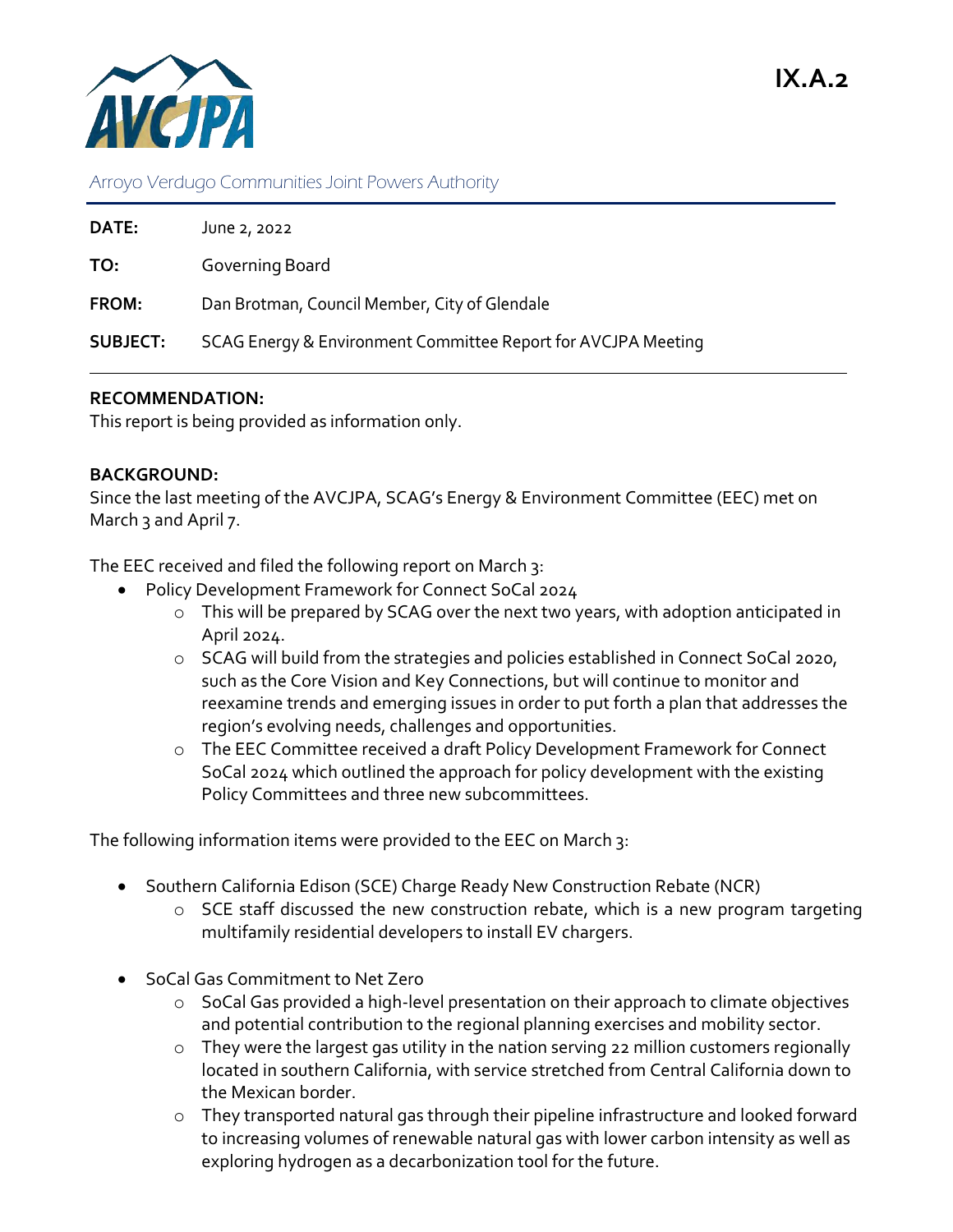- o They have five focus areas of sustainability: (1) Accelerate the Energy Transition, (2) Protect Climate and Improve Air Quality in Communities, (3) Increase Clean Energy Access and Affordability,  $(4)$  Advance Diversity, Equity, and Inclusion Culture, and  $(5)$ Achieve World Class Safety.
- California Air Resources Board (CARB): Sustainable Communities & Climate Policy Update
	- o CARB staff provided a presentation about the state's Sustainable Communities policy framework.
	- o The presentation included a broad overview of the SB 375 program, why it was important, what it was expected to achieve, how it has been going, and what can be done to help.
- Connect SoCal's Program Environmental Impact Report (PEIR) 101
	- o Staff provided an overview of Connect SoCal's PEIR, what it is, why they do it, and the CEQA requirement.

At the April 7 meeting, the EEC approved the following item:

- Transportation Control Measure (TCM) Substitution by Orange County Transportation Authority (OCTA)
	- o The OCTA is requesting a TCM substitution to replace three toll road expansion TCM projects in the San Joaquin Hills Transportation Corridor, the Eastern Transportation Corridor, and the Foothill Transportation Corridor-North respectively within the Orange County.
	- o SCAG staff has determined that the proposed TCM substitution meets all Federal Clean Air Act TCM substitution requirements.

The EEC also received and filed the following item:

SCAG Climate Action Resolution Quarterly Update

Additionally, the following information items were provided to the EEC during the April 7 meeting:

- Draft 2022 South Coast Air Quality Management Plan (AQMP)
	- o Pursuant to the Federal Clean Air Act (CAA), the AQMP is being prepared to attain the federal 2015 8-hour ozone national ambient air quality standard in the South Coast Air Basin and the Coachella Valley.
	- o This plan was jointly prepared by AQMD, the lead agency, the California Air Resources Board (CARB), and SCAG.
	- o The 2022 AQMP will include an important component relative to regional transportation planning and federal transportation conformity requirements, the motor vehicle emissions budgets, which set an upper limit which on-road transportation activities are permitted to emit.
	- o The new emission budgets established as part of the 2022 AQMP process and approved in the final plan will become the functioning emission budgets for transportation conformity for future RTP/SCS, Federal Improvement Program (FTIP), and their amendments post the effectiveness date of the new emission budgets.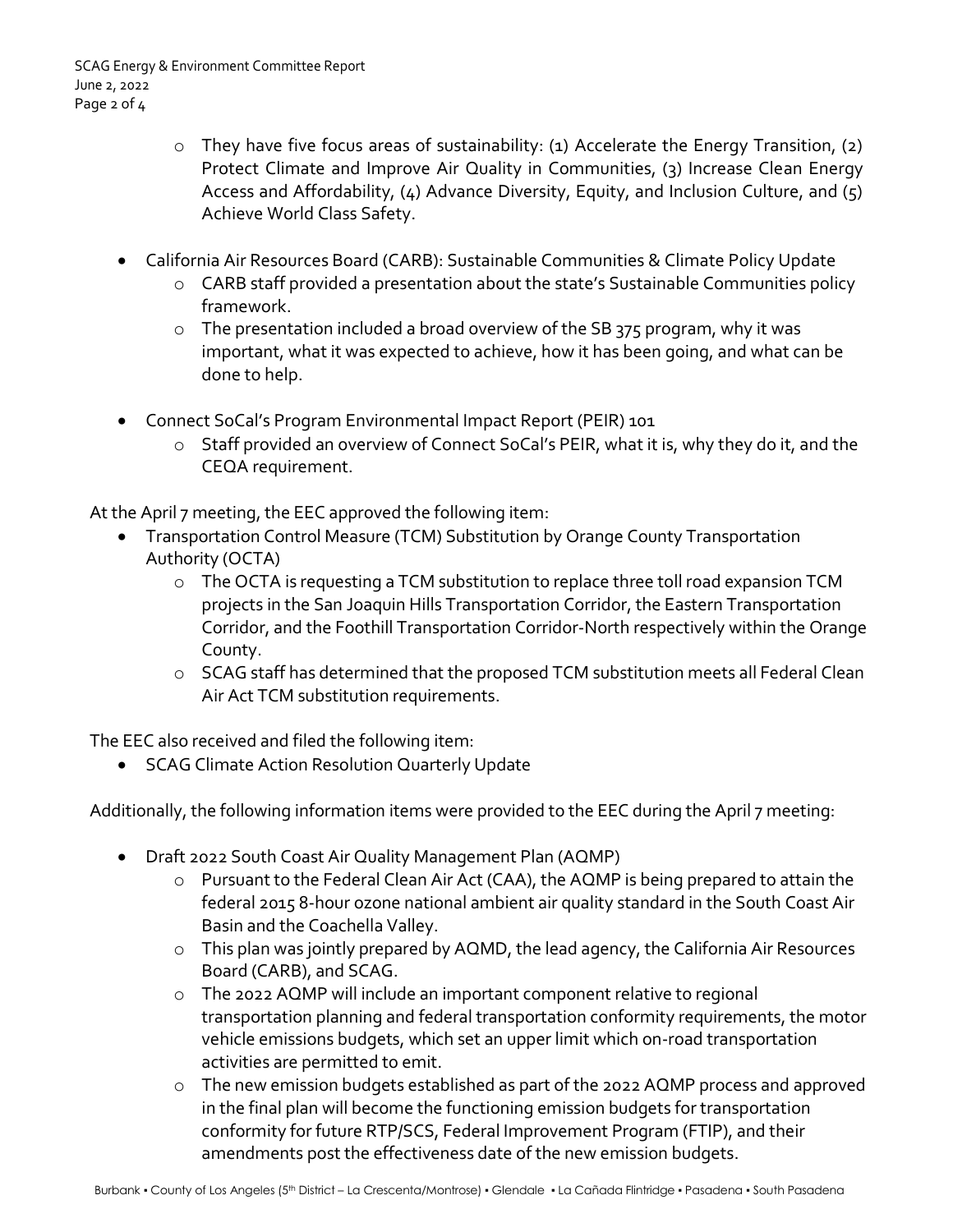- o The 2022 AQMP is required to be submitted to the EPA by August 3, 2022.
- Equity Analysis Approach (formerly Environmental Justice Analysis)
	- o This report provides a preview of SCAG's approach for Connect SoCal 2024's Equity Analysis (formerly Environmental Justice Analysis).
	- o The proposed approach is grounded in best practices and aims to meaningfully evaluate inequities in the region and strategies for addressing the resulting issues.
	- $\circ$  The analysis has also evaluated impacts on other vulnerable populations like older adults, young children, households without vehicles, people with disabilities, people with limited English proficiency, and more.
	- o Staff recommends that a more robust equity analysis be developed for Connect SoCal 2024; this evolved approach includes:
		- **Revisiting populations and communities**
		- **•** Defining prioritized equity populations and areas
		- **Incorporating equity into analysis**
	- o SCAG staff reported that they have conducted extensive internal outreach with subject matter experts and will continue to seek input from external stakeholders to ensure the proposed methodology is inclusive of EJ and equity concerns and accurately reflective of SCAG's initiatives.
- Racial Equity Early Action Plan FY22 Progress Report
	- o In May 2021, the Regional Council adopted the Racial Equity Action Plan (EAP), and since then, SCAG staff have made significant progress on implementing actions included within the plan.
	- o This report provided an update to the EEC on progress, with the following new updates:
		- **Restorative Justice Subcommittee** 
			- As part of the proposed Connect SoCal Policy Development Framework, SCAG will be convening a set of special subcommittees to consider emerging issues, one of which will focus on Restorative Justice.
			- This subcommittee will identify opportunities to advance racial equity through the policies and strategies in Connect SoCal and guide how planning and investments over the next 30 years can address and rectify the effects of racially discriminatory policies in SCAG's Environmental Justice communities.
		- Economic Empowerment Program
			- A new Economic Empowerment Program was possible through recent restructuring within SCAG's Planning Division.
			- SCAG is in the process of recruiting and hiring staff for the new team, which will oversee several EAP action items to build capacity to incorporate equity into local planning.
			- This will include the implementation of Sustainable Communities Program Call 4 efforts (projects focused on Civic Engagement, Equity, and Environmental Justice), as well as the Public Health Fellows program.
		- Inclusive Economic Growth Implementation Program
			- The Inclusive Economic Recovery Strategy (IERS), developed through